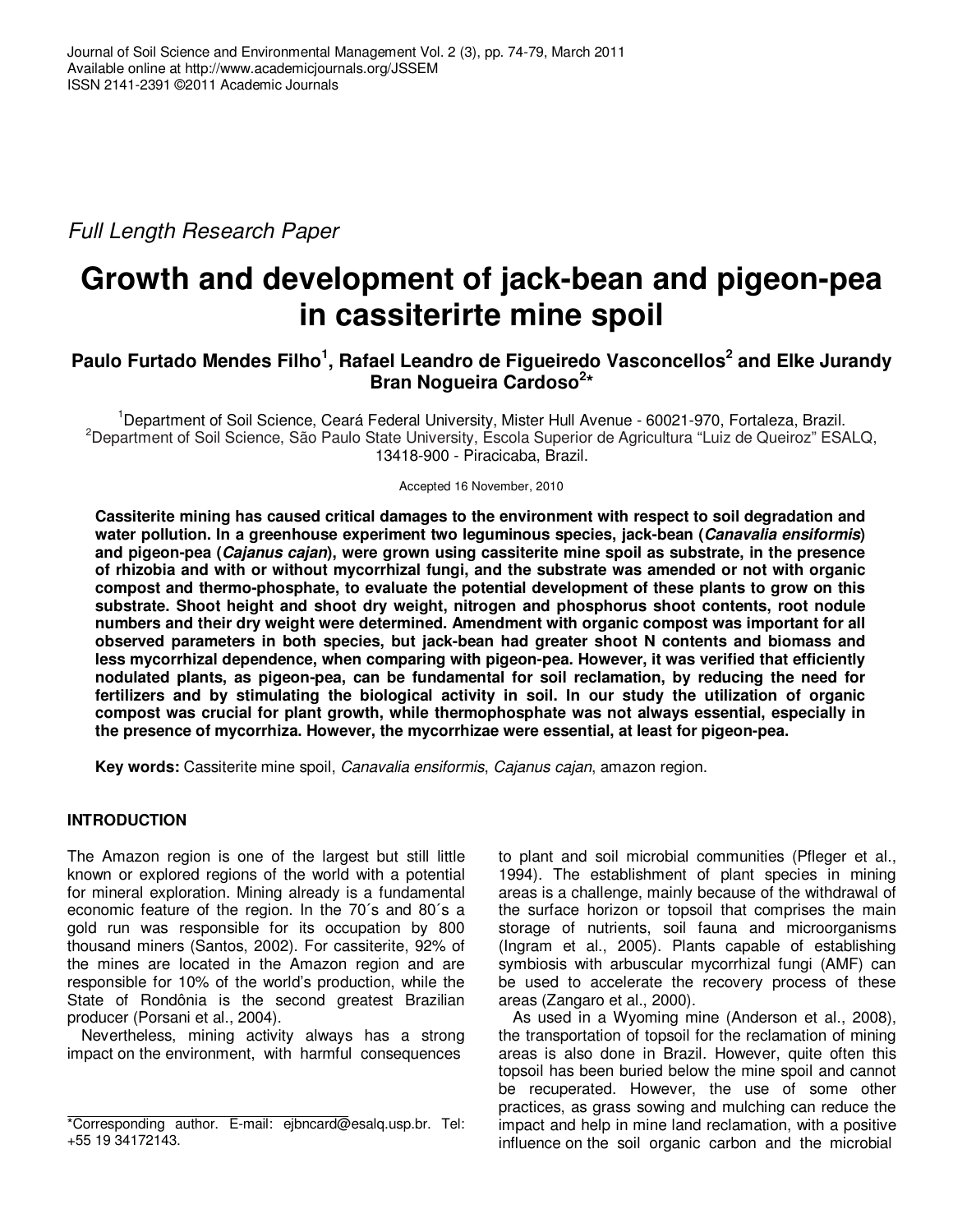diversity (Mummey et al., 2002a). In the mulching process, fertilizer application may also be necessary to improve plant growth and establishment (Brofas et al., 2007). In some situations, the grass cover can help to increase the microbial biomass and soil organic carbon and act as a sink for sequestering carbon. Although, this is a typical reclamation practice, it may need years for the grass to promote conditions for the establishment of a more diverse plant community (Anderson et al., 2008).

The reclamation of open mining areas can only be considered accomplished after restoration of the soil functions, which involve the restoration of the microbial community and the biogeochemical cycles, fundamental for plant nutrition (Chodak et al., 2009; Ingram et al., 2005; Jordan et al., 2000).

Therefore, in land reclamation activities, certain microorganisms can be essential for the restoration of soil fertility and for facilitating the reestablishment of plants. Diazotrophic bacteria, especially rhizobia, capable of biological nitrogen fixation (BNF), and AMF are among these microbial tools. Nitrogen is a limiting nutrient for plant growth and the utilization of N fertilizers demands repeated applications, which is very expensive and can also cause damage to the environment if not used adequately (Franco and Faria, 1997). The symbiosis involving BNF and leguminous plants, however, does provide a continuous source of nitrogen since the yearly amount of biologically fixed N may reach 200 Tg N(Bockman, 1997).

The mycorrhizal symbiosis is based on changes between the partners in which the AMF help the host plant in phosphorus uptake, while the host plant provides carbon sources for the fungi (Jakobsen et al., 1994). This symbiosis is important for the sustainability of the tropical agro-ecosystems (Jordan et al., 2000), and is fundamental for the insertion of plants in degraded land areas, as in mine spoil (Lambert and Cole, 1980; Rao and Tak, 2001). This symbiosis can also contribute to the insertion of plants in heavy-metal contaminated soil by protecting the plant and increasing plant growth under stressing conditions (Soares and Siqueira, 2008). Legumes and herbaceous species, as jack-bean and pigeon-pea, are dually symbiotic with rhizobia and AMF and increase the carbon and nitrogen stocks in the soil (Diekow et al., 2005). Therefore, the tripartite symbiosis between legumes, rhizobia and AMF is an important alternative for the recovery of mine spoil degraded areas.

The reclamation of soils on previously mined lands takes more than 20 years to reach similar characteristics to those of an undisturbed soil with respect to microbial biomass and diversity (Chodak et al., 2009; Mummey et al., 2000b). Herbaceous plants, as jack-bean and pigeon pea, grow much faster when being part of the tripartite symbiosis, and can help in the establishment of native woody species and thus reduce the use of fertilizers (Rao and Tak, 2001).

The aim of this study was to evaluate the recuperation of degraded soils in areas left behind after cassiterite

mining, by using organic compost and herbaceous legumes. The focus of this preliminary study was to demonstrate that jack-bean (Canavalia ensiformis (L.) DC) and pigeon-pea (Cajanus cajan (L.) Huth), in combination with rhizobia and AMF and in the presence of organic compost and thermo-phosphate amendment, can establish on cassiterite mine spoil in the greenhouse, and produce healthy and vigorous plants.

#### **METHODOLOGY**

The substrate used was cassiterite mine spoil, obtained from CESBRA-BRASCAN in the National Forest (FLONA) of Jamari, Rondônia State, in the Amazon region. The tropical forest covers 90% of the total area of 222.000 ha, in this FLONA. The chemical characteristics of the mine spoil were determined as follows: organic matter, by colorimetry; available phosphorus, by colorimetry; exchangeable potassium, by flame emission photometry; pH, by potentiometer (in 0.01 mol  $L^{-1}$  CaCl<sub>2</sub>); exchangeable calcium, magnesium and aluminum were extracted with  $0.1$  mol  $L^{-1}$  KCI and analyzed by titulometry; micronutrients as Cu, Fe, Mn and Zn were extracted with DTPA-EDTA and determined by plasma emission spectrometry, boron was extracted with 0.125% BaCl<sub>2</sub>.2H<sub>2</sub>O, and analyzed by colorimetry and SB (sum of exchangeable bases),  $H+A1^{3+}$  (total acidity) by SMP buffer, T (sum of total cations), m% (aluminum saturation), V% (base saturation),  $S-SO<sub>4</sub>$  (sulfates), as described in Van et al. (2001). The microbial activity of the substrate was assessed by a basal and induced respirometric test (Alef, 1995).

The two leguminous species, jack-bean and pigeon-pea, were sown on the cassiterite mine spoil, after seed inoculation with recommended rhizobial strains: SEMIA-6156 and SEMIA 6158 (for jack-bean), and SEMIA-6156 and SEMIA 6157 (for pigeon pea). These rhizobia were multiplied in yeast mannitol broth (YMB) on a shaker for 8 days, according to Somasegaran and Hoben (1985). All plants of every treatment received rhizobia inoculation, and therefore the presence or absence of rhizobia was not one of the tested variables, since it is already well documented that the rhizobial symbiosis is of great value for the development of these leguminous plant.

The AM fungi used for inoculation were a mixture of Glomus clarum, G. intraradices and Gigaspora rosea, by applying about 30 g of a mixture of soil, spores, hyphae and colonized roots to each pot. The organic compost was obtained from the compost plant of the Waste Recycling Center of the University (CEPARA/ESALQ/USP, Brazil). The original ingredients were plant residues from the Campus and cow dung. This compost contained 1% nitrogen, 40% organic matter, 40% moisture and a C:N rate of 18:1 (dry weight). The compost was mixed with the mine spoil at a dose equivalent to 30 ton  $ha^{-1}$  (on a dry weight basis). The thermophosphate YOORIN (16.5%  $P_2O_5$  soluble in 2% citric acid), was applied as a single dose, equivalent to 40 kg ha<sup>-1</sup> of  $P_2O_5$ .

After 60 days, the plant height was measured and plants were harvested, and then roots were separated from the shoots. The shoot dry weight was determined after drying in an oven at 65 °C. The nodules were removed, dried at 65°C, and the number of nodules and nodule weight were determined.

The shoot nitrogen content was determined by sulphuric digestion followed by the semi-micro-Kjeldahl method. The phosphorus content was determined by nitric-perchloric digestion and estimated by metavanadate colorimetry (Malavolta et al., 1989). After harvesting of plants, the soil pH in 0.01mol/L CaCl2 was also determined.

The experimental design was completely randomized, with a factorial arrangement 2 (with and without AMF) x 2 (with and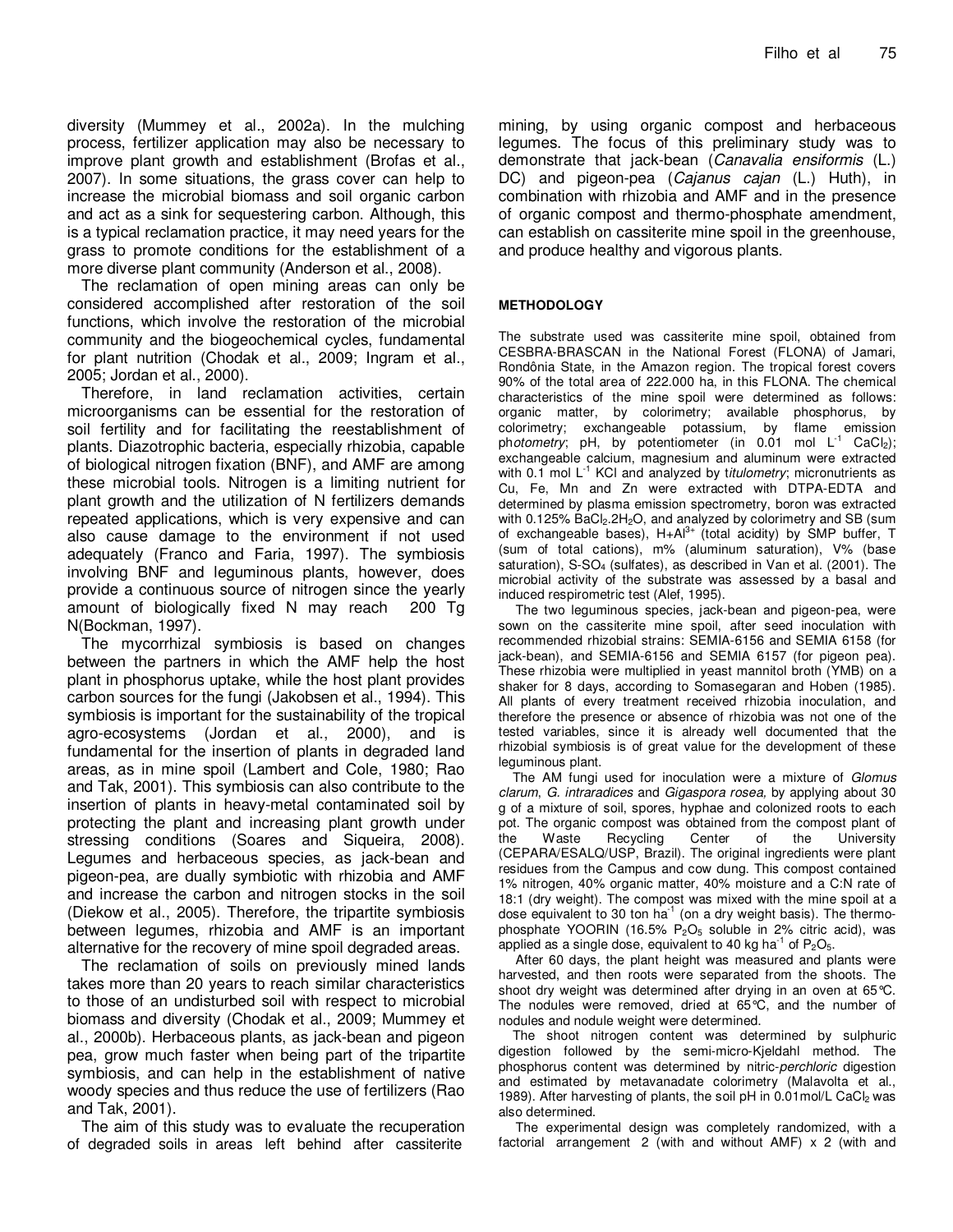**Table 1.** Chemical characteristics of cassiterite mine spoil used as substrate for the growth of pigeon pea and jack-bean.

| mmol dm                |         |              |                                   |                       |                            |         |        |              |           |     |         |         | Micronutrients (mg dm <sup>-3</sup> ) |    |     |    |     |
|------------------------|---------|--------------|-----------------------------------|-----------------------|----------------------------|---------|--------|--------------|-----------|-----|---------|---------|---------------------------------------|----|-----|----|-----|
| pH(CaCl <sub>2</sub> ) | OM(g dm | P(ma<br>' dm | $\sim$ 00 $\sim$<br>-SO4(mq<br>dm | $\overline{11}$<br>n. | $\sim$ $\sim$ $\sim$<br>va | <br>™d. | $Al^3$ | $.1+AI^{3+}$ | <b>SB</b> |     | $V(\%)$ | $m$ (%) |                                       | Cu | -с  | Mn | Zn  |
| 7. U                   | 9.C     | $\sim$       | 60.0                              | ν.                    | . ب                        |         | ى.     | 13.L         |           | . ט | ı 4     | 32      | υ.                                    | v. | o.u | U  | v.c |

Legend: OM = organic matter, SB= sum of exchangeable bases, T= sum of total cations, m% = aluminum saturation, V% = base saturation.

**Table 2.** Effect of the interaction (F test, p < 0.05) between mycorrhiza and organic compost and mycorrhiza and thermo-phosphate on shoot height, shoot dry matter, shoot nitrogen content, shoot phosphorus content and nodule dry matter of C. cajan grown on mine spoil in the greenhouse (n=4). Treatments followed by the same letter for each variable do not differ by the t test ( $p < 0.05$ ).

|                                                    | Mycorrhiza and organic compost interaction |                    |                                             |                                 |  |  |  |  |  |
|----------------------------------------------------|--------------------------------------------|--------------------|---------------------------------------------|---------------------------------|--|--|--|--|--|
| <b>Variables</b>                                   | <b>Control</b>                             | <b>Mycorrhiza</b>  | Organic compost                             | Mycorrhiza and organic compost  |  |  |  |  |  |
| Shoot height (cm)                                  | 12.91 <sup>c</sup>                         | 15.38 <sup>c</sup> | $28.84^{b}$                                 | $38.42^a$                       |  |  |  |  |  |
| Shoot dry matter (g)                               | 0.33 <sup>d</sup>                          | $0.57^{\circ}$     | $1.22^{b}$                                  | $2.73^{a}$                      |  |  |  |  |  |
| Shoot nitrogen content (mg plant <sup>-1</sup> )   | $6.85^{\circ}$                             | 10.82 <sup>c</sup> | $21,60^{b}$                                 | $64.93^{a}$                     |  |  |  |  |  |
| Shoot phosphorus content (mg plant <sup>-1</sup> ) | $2.17^{\circ}$                             | $3.82^c$           | $8.22^{b}$                                  | $19.55^a$                       |  |  |  |  |  |
| Nodule dry matter (mg plant <sup>1</sup> )         | $22.5^{\circ}$                             | $32.5^{\circ}$     | 56. $3^b$                                   | $14.12^a$                       |  |  |  |  |  |
|                                                    |                                            |                    | Mycorrhiza and thermo-phosphate interaction |                                 |  |  |  |  |  |
| <b>Variables</b>                                   | Control                                    | <b>Mycorrhiza</b>  | Thermo-phosphate                            | Mycorrhiza and thermo-phosphate |  |  |  |  |  |
| Shoot dry matter (g)                               | $0.77^{\circ}$                             | 1.50 <sup>b</sup>  | 0.78 <sup>c</sup>                           | $1.79^{a}$                      |  |  |  |  |  |
| Shoot phosphorus content (mg plant <sup>1</sup> )  | $5.22^c$                                   | $10.51^{b}$        | $5.17^{\circ}$                              | $12.86^{a}$                     |  |  |  |  |  |
| Nodule dry matter (mg plant <sup>1</sup> )         | 40.0 <sup>c</sup>                          | $77.5^{b}$         | 38.8 <sup>c</sup>                           | 96.3 <sup>a</sup>               |  |  |  |  |  |

without thermophosphate)  $\times$  2 (with and without organic compost), with 4 repetitions. The data expressed aspercentage were transformed using  $(x/100)^{1/2}$  and the data originated from counts, using  $(x + 0.5)^{1/2}$ . The data were submitted to analysis of variance (ANOVA) and the means were compared using Student's  $t$  test at 5 % significance (SAS Institute Inc.).

# **RESULTS**

The chemical analysis of the cassiterite mine spoil showed a very low-fertility substrate (Table 1).  $CO<sub>2</sub>$  evolution was extremely low (0.08 mg  $g<sup>-1</sup>$  $day^{-1}$  of  $CO<sub>2</sub>$ ), even in the presence of glucose  $(0.12 \text{ mg g}^{-1} \text{ day}^{-1} \text{ of } CO_2)$ , what demonstrates that this residue is almost sterile.

 The organic compost amendment and the interaction with AMF stimulated the growth of pigeon-pea, increasing plant height and shoot dry matter  $(t \text{ test}, p < 0.05)$  (Table 2). Thermophosphate was effective in increasing shoot dry matter only in the presence of AMF.

 In pigeon-pea, organic compost amendment had a significant effect on shoot nitrogen content only in the presence of AMF (Table 2). Phosphorus content showed a positive response to thermo-phosphate and organic compost, but only when inoculated with AMF (Table 2). The presence of AMF was essential to promote the increase in nodule dry matter when amended with thermo-phosphate and this value surpassed nodule dry weight of plants that had received only AMF or only thermo-phosphate (Table 2). The organic compost amendment, alone or in the presence of AMF, was essential to promote the increment of the nodule dry matter in pigeon-pea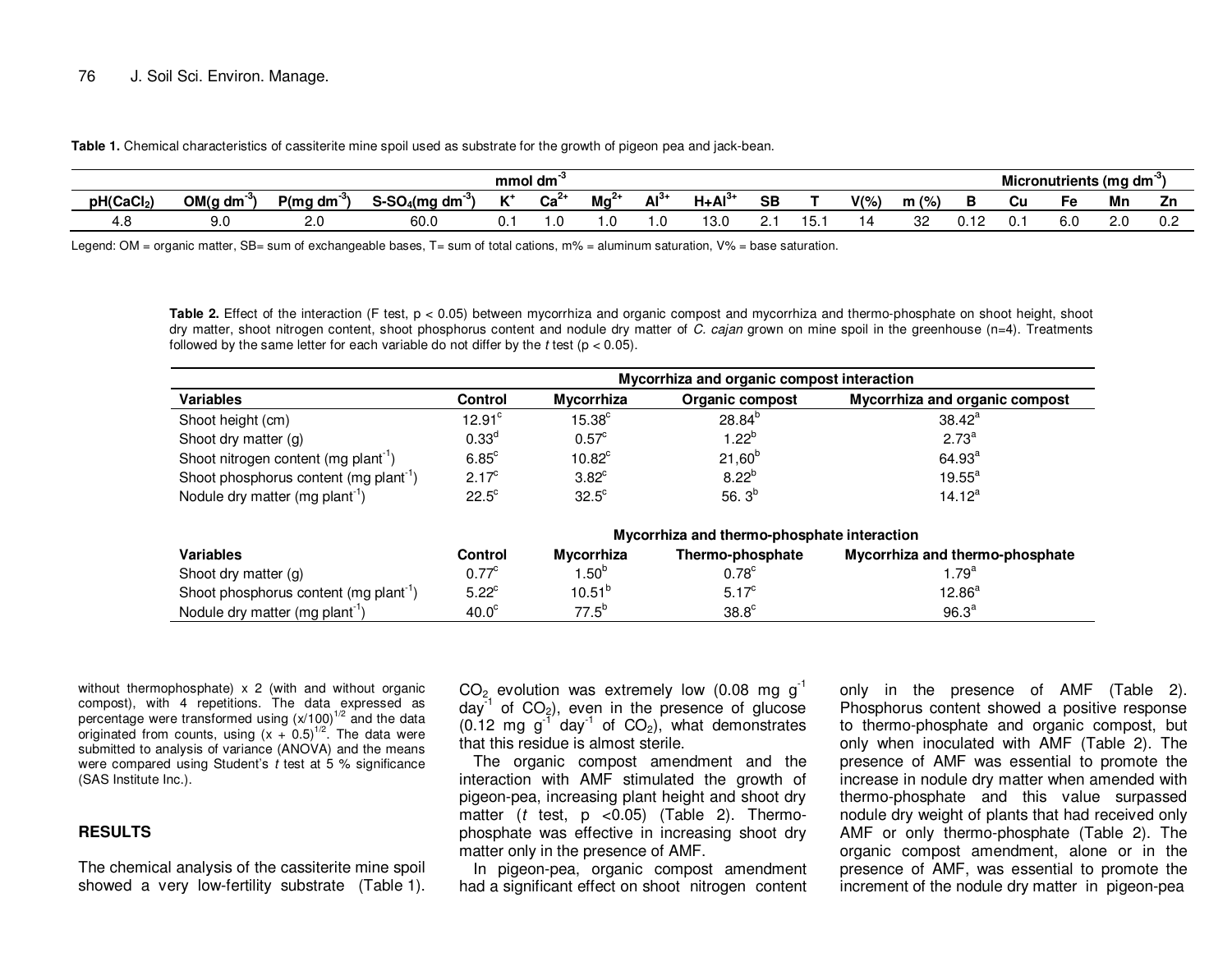(Table 2).

In pigeon-pea the number of nodules increased 28% in the presence of organic compost, while AMF and thermophosphate alone had no significant effect. However, in the presence of AMF, the thermo-phosphate doubled the nodule dry matter, and the organic compost produced an increase of 7.4 times over the control (data not shown). For the root percent colonization there was interaction only between AMF and organic compost amendment (F test,  $p < 0.05$ ). Root percent colonization was greater when the plant received only AMF inoculation showing a rate close to 34% and decreased to 27% when in the presence of organic compost. However, a moderate mycorrhizal dependence of 48% was observed.

Only organic compost amendment influenced jackbean shoot height, shoot dry matter, phosphorus and nitrogen content and the nodule dry matter (F test,  $p <$ 0.05). The shoot height increased from 11.9 to 17.1 cm; the shoot dry matter increased from 2.88 to 5.45 g. The shoot phosphorus and the nitrogen contents increased from 7.94 to 10.06 mg/plant and from 68.2 to 126 mg/plant, respectively. The nodule dry matter increased from 0.12 to 0.25 g/plant, when compared with that of the plants that had received no organic compost amendment. However, only AMF and organic compost influenced the number of nodules separately. Thus, the organic compost increased the mean value of the treatments that received AMF from 8.25 to 9.85 nodules per plant and from 7.49 to 10.6 nodules,

The mycorrhizal root colonization was greater when the plant received organic compost amendment, showing a rate close to 33% and decreased to 20%, when grown only with AMF or in the presence of thermo-phosphate (data not shown). Thermo-phosphate, in the presence of AMF, also produced a greater colonization index, 23.0% against 16% for AMF inoculation alone (data not shown). However, the mycorrhizal dependence was close to zero.

## **DISCUSSION**

The very low  $CO<sub>2</sub>$  values evolved as well in basal as in induced respiration from the mine spoil indicated that few microbes had been able to survive in this substrate. Chodak et al. (2009) also found low microbial activity in soil when testing the degradation of different carbon substrates by the Biolog® methodology in a chronosequence of sandy mine soils, in Poland, a result that characterizes low functional diversity. Similarly, in our case, the very low respiration indices demonstrate the necessity of a microbial enrichment in this degraded mine soil. The most important factors that stimulate plant growth and improve the reforestation of degraded areas are nitrogen and phosphorus, besides water. When cultivated with organic compost and colonized by mycorrhizal fungi, pigeon-pea showed the highest dry matter, height, phosphorus, nitrogen shoot content and

nodule dry matter. The application of thermophosphate was also important for the shoot dry matter, nodule dry matter and phosphorus content, when in the presence of AMF.

The incorporation of organic compost into degraded or semi-arid areas can improve the chemical characteristics of the soil due to its relative stability and promote plant densification in the soil cover (Ros et al., 2003), by enhancing microbial activity, modifying the rhizosphere and promoting sustainable growth, thereby improving the biogeochemical cycles (Ingram et al., 2005; Park et al., 2010). Chodak and Niklińska (2010) also found that soil texture and fast growing tree species as birch and pines, are important to modify the organic carbon and microbial biomass content. Furthermore, as described in Brofas et al. (2007), faster growing species, as Lolium multilflorum and Phacelia tanacetifolia, can help in preventing soil erosion. This management can also inhibit the insertion of other species in the beginning; later on the reduction of plant density, however, will allow for the invasion of native species.

The shoot N and P concentrations for pigeon pea were highest in treatments with AMF and organic compost. AMF and organic compost were also important to promote the nodule dry matter in pigeon pea. AMF can interact with nitrogen fixing bacteria, stimulating nitrogen uptake (Rao and Tak, 2001). This growth improvement is also important to increase soil nutrients through litter deposition, decomposition and humus formation (Berg and Matzner, 1997). Several authors showed that the development of plants inoculated with mycorrhizal fungi significantly increased in the presence of organic compost (Gaur and Adholeya, 2002), as observed for pigeon pea.

Jack-bean presented the higher shoot nitrogen content, nodule number and weight, in the presence of organic compost, when comparing with pigeon pea. Therefore, for the recuperation of mine areas the utilization of these two species may be relevant, especially when in the presence of organic compost. Ae et al. (1990) found that pigeon pea could increase the phosphorus availability in P-deficient cropping systems by means of root exudates when the plants were mycorrhizal and presented a higher growth rate. Pigeon pea seems to be a good alternative for mining areas, by making the phosphorus available for other plants in the system. Once a legume is established, the lack of phosphorus is the limiting factor for fixing atmospheric nitrogen in mine spoil substrates. Thus, legumes with a better scavenging ability for phosphorus will fix more N for their nutritional needs (Franco and Faria, 1997). Jack-bean can be important to increment the nitrogen and phosphorus content and is independent of AMF inoculation, except for nodule weight.

AMF-inoculated plants generally present a greater tolerance to transplanting and water stresses, resistance to pathogens, and faster growth rates than noninoculated plants (Jordan et al., 2000; Pfleger et al., 1994).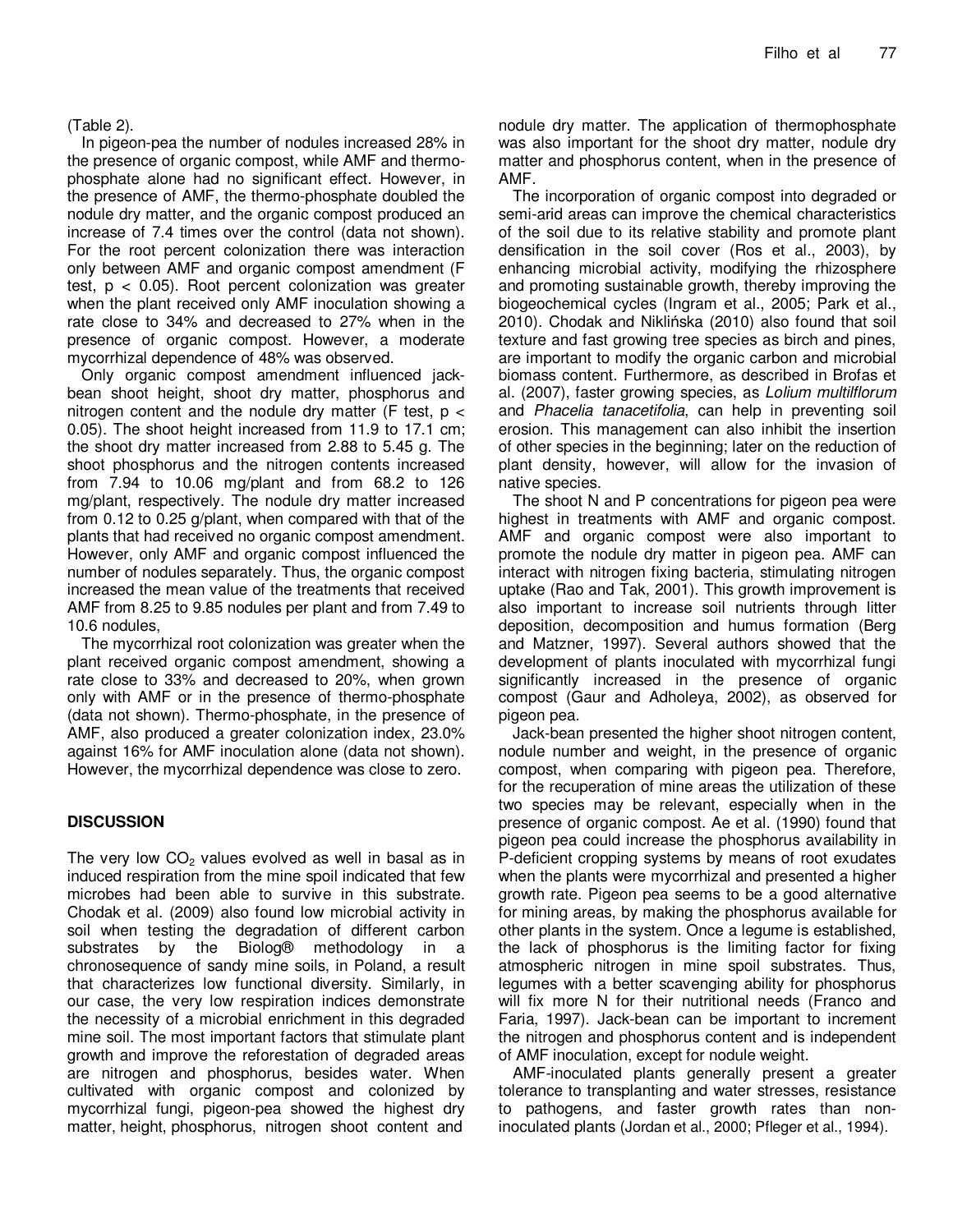Increasing the organic carbon and soil microbial biomass can stimulate the catabolic diversity of soil microorganisms and this fact can improve the stability of the soil microbial communities under stress or disturbing situations (Degens et al., 2001). The initial plant cover, especially mycorrhizal plants, can also enable the introduction or the reintroduction of native species (Allen, 1989; Barea et al., 2002).

Since the thermo-phosphate was applied in a small amount, it is plausible to infer that this dose was not high enough for effective plant growth, since the content of organic matter was also very low in the mine spoil (Longo et al., 2005), as a consequence of the withdrawal of the soil litter and an accelerated decomposition rate of the remaining organic matter, after the removal of the A horizon during mining (Ingram et al., 2005). Thus, for the early stages of re-vegetation, the organic compost is an essential factor to support the establishment of a sustainable biota and plant cover.

### **Conclusion**

We could show that under stressing conditions maximum plant growth was only achieved when at least two of the analyzed variables were present together acting on plant development; thus, these interactions among plants, microbes and fertilizers promote a sustainable and balanced growth system.

#### **ACKNOWLEDGEMENTS**

The authors are grateful to: EMBRAPA for providing rhizobial strains and to CESBRA-BRASCAN for providing cassiterite mine spoil for the development of this research. EJBNC also expresses her recognition for a CNPq grant.

#### **REFERENCES**

- Ae N, Arihara J, Okada K, Yoshihara T, Johansen C (1990). Phosphorus uptake by pigeon pea and its role in cropping systems of the Indian subcontinent. Science, 248: 477-480.
- Alef K (1995). Soil Respiration. In: K. Alef, P. Nannpieri (eds). Methods in applied soil microbiology and biochemistry. Amsterdam. Academic Press, pp. 234-245.
- Allen EB (1989). The restoration of disturbed arid landscapes with special reference to mycorrhizal fungi. J. Arid Environ., 17: 279-286.
- Anderson JD, Ingram LJ, Stahl PD (2008). Influence of reclamation management practices on microbial biomass carbon and soil organic carbon accumulation in semiarid mined lands of Wyoming. Appl. Soil Ecol., 40: 387-397.
- Barea JM, Azcon R, Azcon-Aguilar C (2002). Mycorrhizosphere interactions to improve plant fitness and soil quality. Antonie Van Leeuwenhoek, 81: 343-351.
- Berg B, Matzner E (1997). Effect of N deposition on decomposition of plant litter and soil organic matter in forest systems. Environ. Rev., 5: 1-25.
- Bockman O (1997). Fertilizer and biological nitrogen fixation as sources of plant nutrients: perspectives for future agriculture. Plant Soil, 194: 11-14.
- Brofas G, Mantakas G, Tsagari K, Stefanakis M, Varelides C (2007). Effectiveness of cellulose, straw and binding materials for mining spoils revegetation by hydro-seeding, in Central Greece. Ecol. Eng., 3: 193-199.
- Chodak M, Pietrzykowski M, Niklińska M (2009). Development of microbial properties in a chronosequence of sandy mine soils. Appl. Soil Ecol., 41: 259-268.
- Chodak M, Niklińska M (2010). Effect of texture and tree species on microbial properties of mine soils. Appl. Soil Ecol., 46: 268-275.
- Degens FBP, Schipper LA, Sparling GP, Duncan LC (2001). Is the microbial community in soil with reduced catabolic diversity less resistant to stress or disturbance? Soil Biol. Biochem., 33: 1143- 1153.
- Diekow J, Mielniczuk J, Knicker H, Bayer C, Dick DP, Kögel-Knabner I (2005). Soil C and N stocks as affected by cropping systems and nitrogen fertilization in a southern Brazil Acrisol managed under notillage for 17 years. Soil Tillage Res., 81: 87-95.
- Franco AA, Faria SM de (1997). The contribution of  $N_2$  fixing tree legumes to land reclamation and sustainability in the tropics. Soil Biol. Biochem., 29: 897-903.
- Gaur A, Adholeya A (2002). Arbuscular-mycorrhizal inoculation of five tropical fodder crops and inoculum production in marginal soil amended with organic matter. Biol. Fertil. Soils, 35: 214-218.
- Ingram LJ, Schuman GE, Stahl PD, Spackman LK (2005) Microbial Respiration and organic carbon indicate nutrient cycling recovery in reclaimed soils. Soil Sci. Soc. Am. J., 69: 1737-1745.
- Jakobsen E, Joner J, Larsen J (1994). Hyphal phosphorus transport, a keystone to mycorrhizal enhancement of plant growth. In: S. Gianinazzi, H. Schüepp (eds). Impact of Arbuscular Mycorrhizas on sustainable agriculture and natural ecosystems, Switzerland. Birkhäuser Verlag, Basel, pp. 133-146.
- Jordan NR, Zhang J, Huerd S (2000). Arbuscular-mycorrhizal fungi: potential roles in weed management. Weed Res., 40: 397-410.
- Lambert DH, Cole Jr H (1980). Effects of mycorrhizae on establishment and performance of forage species in mine spoil. Agron. J., 72: 257- 260.
- Longo RM, Ribeiro AÍ, Melo WJ (2005). Physical and chemical characterization of the substratum of degraded areas by tin mining. Bragantia, 64: 101-107.
- Malavolta E, Vitti GC, Oliveira AS (1989). Evaluation of the nutritional status of plants: principles and applications. KB Potafos, Piracicaba.
- Mummey DL, Stahl PD, Buyer JS (2002a). Microbial biomarkers as an indicator of ecosystem recovery following surface mine reclamation. Appl. Soil Ecol., 21: 251-259.
- Mummey DL, Stahl PD, Buyer JS (2002b). Soil microbiological properties 20 years after surface mine reclamation: spatial analysis of reclaimed and undisturbed sites. Soil Biol. Biochem., 34: 1717- 1725.
- Park JH, Lamb D, Paneerselvam P, Choppala G, Bolan N, Chung JW (2010). Role of organic amendments on enhanced bioremediation of heavy metal (loid) contaminated soils. J. Hazard Mater. doi:10.1016/j.jhazmat.2010.09.082.
- Pfleger FL, Stewart EL, Noyd RK (1994). Role of VAM fungi in mine land revegetation. In: F.L. Pfleger, R.G. Linderman (eds). Mycorrhizae and plant growth, St. Paul. APS Press, pp. 47-81.
- Porsani JL, Mendonça CA, Bettencourt JS, Hiodo FY, Vian JAJ, Silva JE (2004). GPR investigations in Santa Bárbara and Bom Futuro
- mining districts: The Rondônia Tin Province. Rev. Bras. Geof., 22: 57- 68.
- Rao AV, Tak R (2001). Influence of mycorrhizal fungi on the growth of different tree species and their nutrient uptake in gypsum mine spoil in India. Appl. Soil Ecol., 17: 279-284.
- Ros M, Hernandez MT, García C (2003). Soil microbial activity after restoration for a semiarid soil by organic amendments. Soil Biol. Biochem., 35: 463-469.
- Santos BA (2002). Mineral Resources of the Amazon Region. Estud. av., 16: 123-152.
- Soares CRFS, Siqueira JO (2008). Mycorrhiza and phosphate protection of tropical grass species against heavy metal toxicity in multi-contaminated soil. Biol. Fertil. Soils, 44: 833-841.

Somasegaran P, Hoben HJ (1985). Methods in legume-rhizobium technology. USAID, Honolulu.